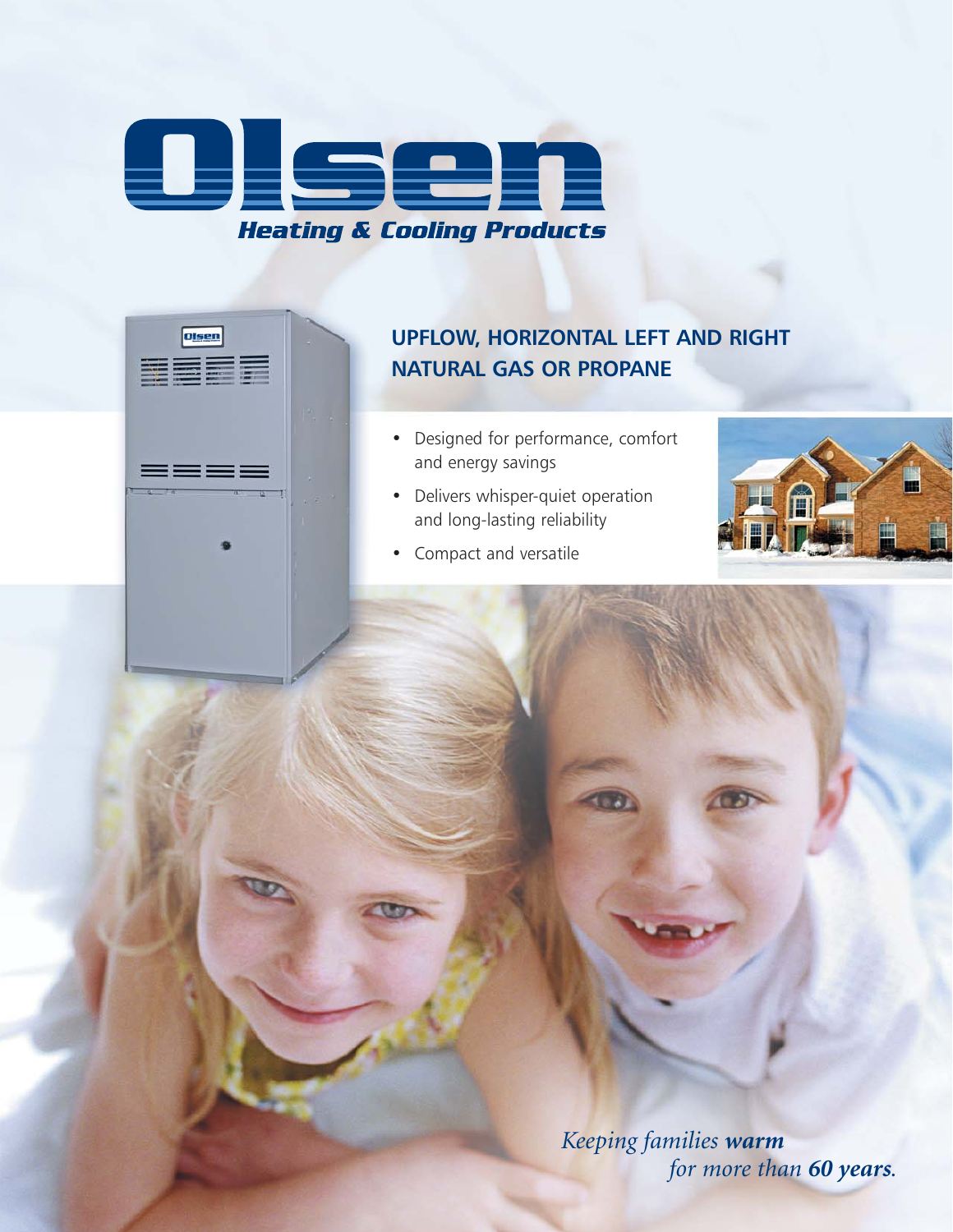

## *80% AFUE translates into significantly lower fuel bills*

(AFUE = Annual Fuel Utilization Efficiency)

If your furnace is 25 years old or older, chances are that it is only 55% or 65% efficient. Refer to the chart below to see the savings you could realize by installing a Ultra Heat 3 today.



Annual Fuel Utilization Efficiency (AFUE)

# *Ultra energy-saving features*

## **Foil-faced Insulation**

The durable Ultra Heat 3 cabinet is lined with foil-faced insulation to retain heat within the cabinet, allowing your furnace to run more efficiently.

## **Hot surface igniter**

The energy-saving, hot-surface igniter of the Ultra Heat 3 replaces the pilot light used on older systems to reduce fuel consumed when the furnace is in standby mode.

### **PSC direct-drive blower motor**

The Ultra Heat 3's PSC motor reduces electrical consumption when compared to standard blower motors, and produces more CFM (cubic feet per minute) of airflow over older, belt-drive units.

## *Compact and versatile*

At just 36 inches high and 29 inches deep, the Ultra Heat 3 fits into most tight spaces – even closets!

# *Whisper-quiet operation features*

Customers indicated that noise level was an important factor in their satisfaction with a furnace, so the Ultra Heat 3 was designed to be "ultra quiet".

- Sound-absorbing cabinet insulation
- Sealed bearing motors
- Dynamically-balanced blower

# *Ultra performance and comfort*

The Ultra Heat 3 provides the best value in heating comfort for your family.

## **Four (4)-speed blowers**

The Ultra Heat 3's multiple speed blowers allow airflow to be matched with the needs of your home, eliminating "gusts" of hot or cold air and increasing overall comfort.

### **Simple plug-in connections**

The Ultra Heat 3 is designed to interface with additional home comfort products (air conditioner, electronic air cleaner and humidifier) through simple plug-in connections to the integrated furnace control board.

# *Long-lasting reliability*

High-quality components make the Ultra Heat 3 a sound investment that will help you sleep at night. Every component has to pass extensive testing, often simulating 20 years of operation, before it can be approved for use. Every Ultra Heat 3 furnace is fired and tested before being released for shipping.

- Robustly-designed heat exchangers
- Heavy-gauge cabinets
- ISO certified manufacturing

# *Easy installation and maintenance*

- 3-position installation options
- Removable blower assembly
- Self-diagnostic integrated furnace control
- Multiple gas pipe and electrical connections
- Sealed bearing motors

The blower assembly is easily detached for service and cleaning with the removal of just two screws and a plug-in electrical connector.

\* This chart depicts potential energy savings from the Ultra Heat 3. Data used for this example was 80,000 BTU heat load, 7,000 Degree Days F per annum, fuel cost at 1.08 per therm or .38 per cubic metre. Actual savings may vary, depending on your local weather patterns and fuel rates, lifestyle and the air infiltration integrity of your building envelope. The cost savings presented are for demonstration purposes only and do not constitute a guarantee of performance for any product.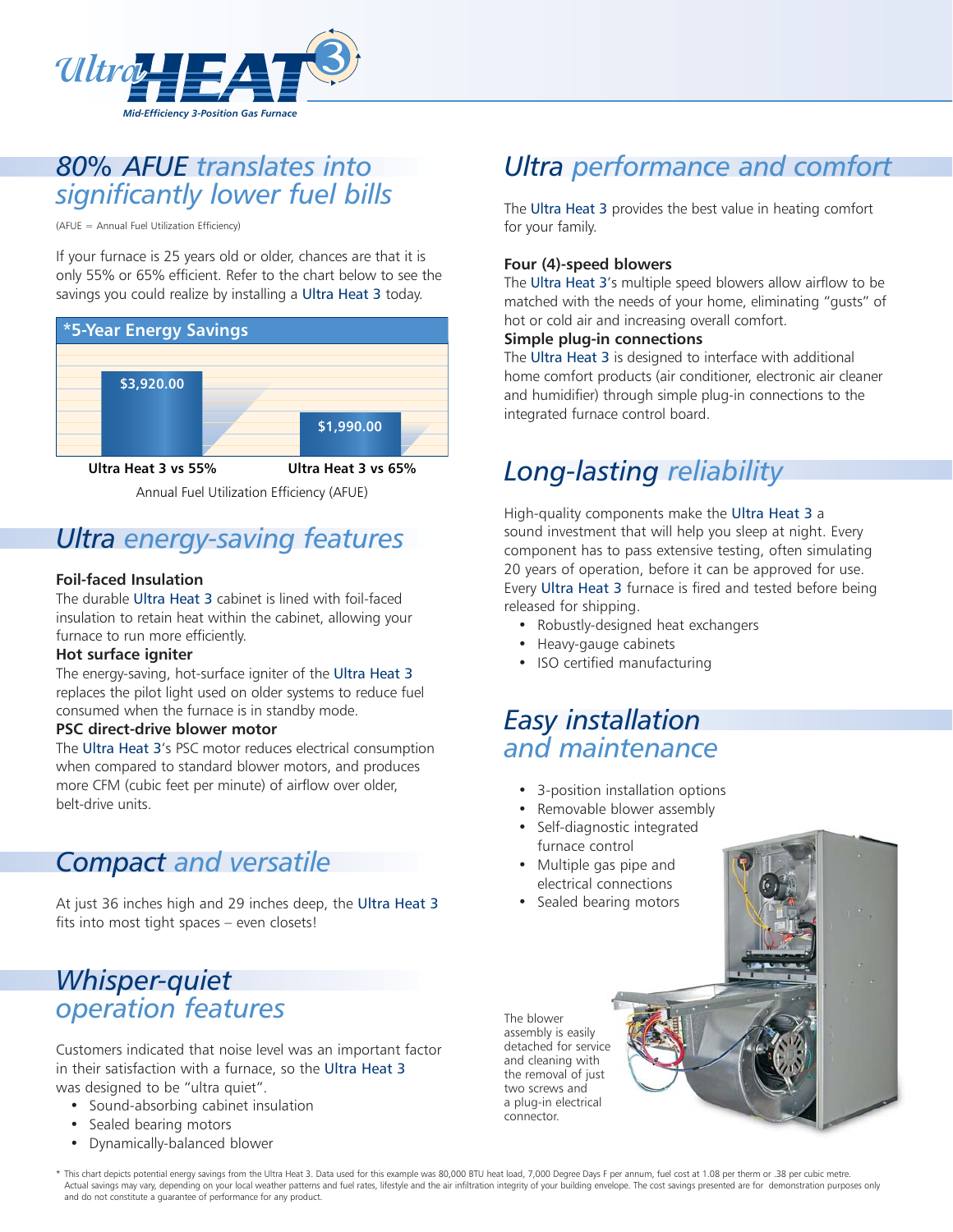

#### 1. **Durable Sound Reducing Insulated Cabinet**

- Baked-on epoxy-based powder paint resists scratching and corrosion
- Sound-absorbing foil-faced insulation retains heat and quiets operation

#### 2. **Four (4)-Speed Permanently Separated Capacitor Motor (PSC)**

- Reduces electrical consumption over standard blower motors
- Produces more CFM (cubic feet per minute) of airflow over older belt drive units
- Airflow can be matched with the needs of your home, eliminating "gusts" of hot or cold air
- Easily adapted for continuous slow speed operation

#### 3. **Dynamically Balanced Blower Assembly on Rails**

- Whisper-quiet operation
- Easily detached for servicing with the removal of two screws and a plug-in electrical connector

#### 4. **Self Diagnostic Integrated Furnace Control (IFC)**

- Contains LED service indicator lights to ensure quick and accurate service calls
- Constantly monitors all safety devices
- Interfaces with additional home comfort products with simple plug-in connections

#### 5. **Aluminized Multi-Port in Shot Burners**

- Corrosion resistant burners
- Perfectly shapes the flame cone for maximum energy efficiency

#### 6. **Fast Opening Gas Valve**

• Assures safe and reliable operation while providing maximum efficiency

#### 7. **Induced Draft Venting**

• Maximizes heat transfer efficiencies of the exchanger design

#### 8. **Silicone Nitride Hot Surface Igniter**

- Ignites the burners electronically for safe and efficient operation
- Eliminates the pilot light that consumes fuel while the furnace in standby mode

#### 9. **Corrosion Resistant Aluminized-Steel Tubular Heat Exchanger**

- Controlled wrinkle-bend design reduces thinning of metal in the bends
- Backed by a lifetime guarantee

# *Reliability and peace-of-mind*

The Ultra Heat 3's **Limited Lifetime Warranty** is among the best in the industry! Every furnace comes with our guarantee to the original purchaser that the heat exchanger will be free from defects in materials and workmanship as long as you own the appliance... *or we'll supply a replacement heat exchanger free of charge!\**

Our **Five-Year Parts Warranty** provides even more assurances. ECR warrants to the original purchaser that any component of the furnace will be free from defects in materials and workmanship for a period of five full years... *or we'll supply a replacement part free of charge!\**

\* Subject to the limitations set out in the warranty.

## *ECR's home comfort products are designed to provide years of trouble-free operation.*

The "Comfort Plus" Extended Warranty program complements ECR's Standard Product Warranty by providing labour coverage and additional years of parts coverage depending on the plan purchased. If you sell your home, the "Comfort Plus" warranty can be transferred to the purchaser, adding to the value of your home.



Ask your installer for details on the "Comfort Plus" Extended Warranty program.